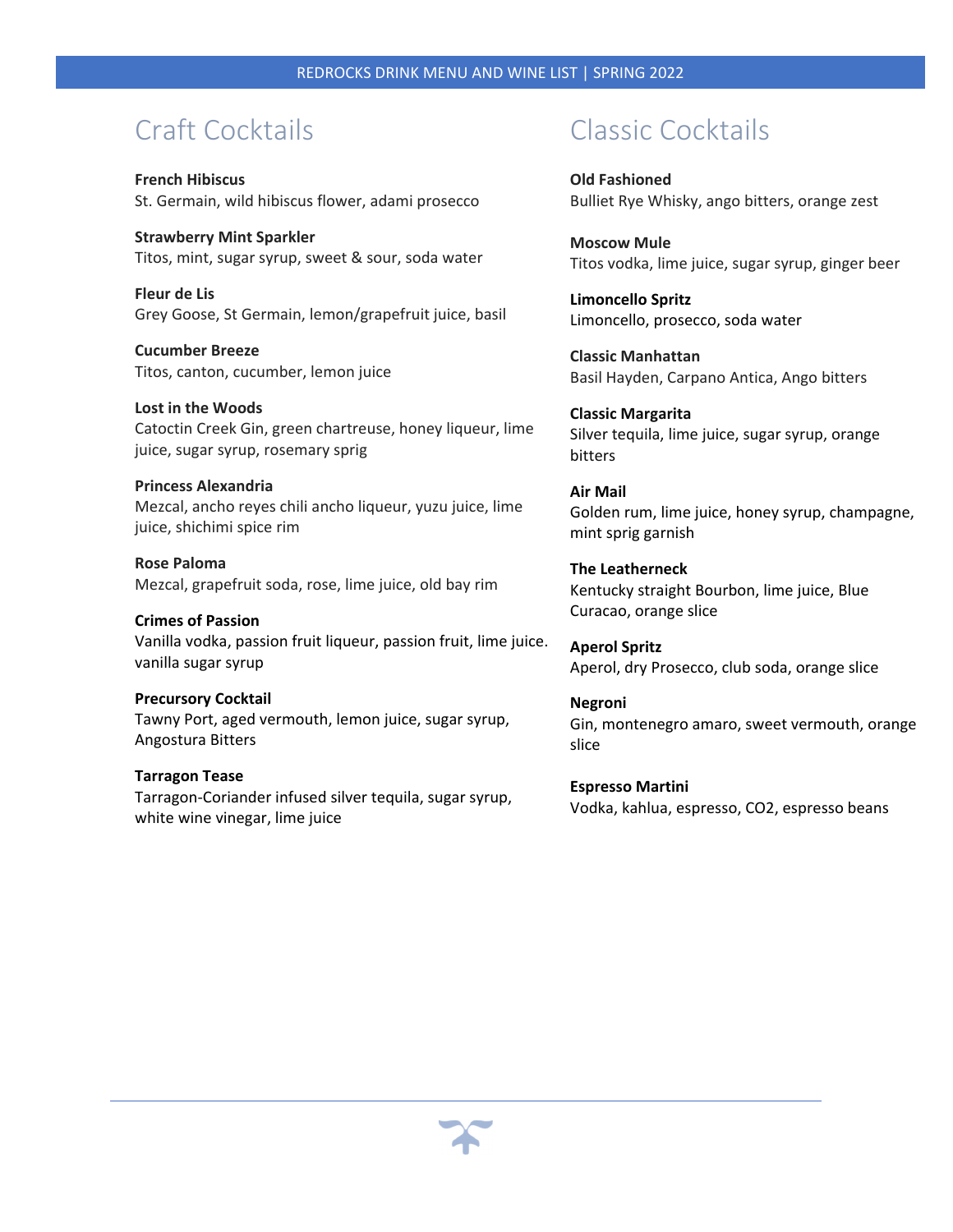### Beer

### Drafts

#### **PERONI** (5%) 7

**PORT CITY OPTIMAL WIT** (5%) 8

**UPLAND LAGER** (5%) 8

**LOST BOY CIDER** (6.9%) 8

**TRAPEZIUM IPA** (6.5%) 8

**CABOOSE VIENNA LAGER** (5.2%) 8

**ROCKET FROG NITRO STOUT** (6.5%) 8

**EVOLUTION RED ALE** (5.6%) 8

**SOLACE FOGGY GOGGLES IPA** (7%) 8

**BELLS HOPSLAM** (10%) 8

### **Bottles & Cans**

- **DENIZENS ANIMAL HAZE IPA** (6%)8 **PORT CITY HAZY IPA** (6.5%) 8 **SENATE LAGER** (4.7%) 7 **JUICE BOMB IPA** (6.5%) 8 **BUD LIGHT** (5%) 6 **HEINEKEN 00 N/A** 5 **PORT CITY DOWNRIGHT PILSNER** (4.8%) 8
	- **LOST BOY CIDER WINGMAN** (6.9%) 8

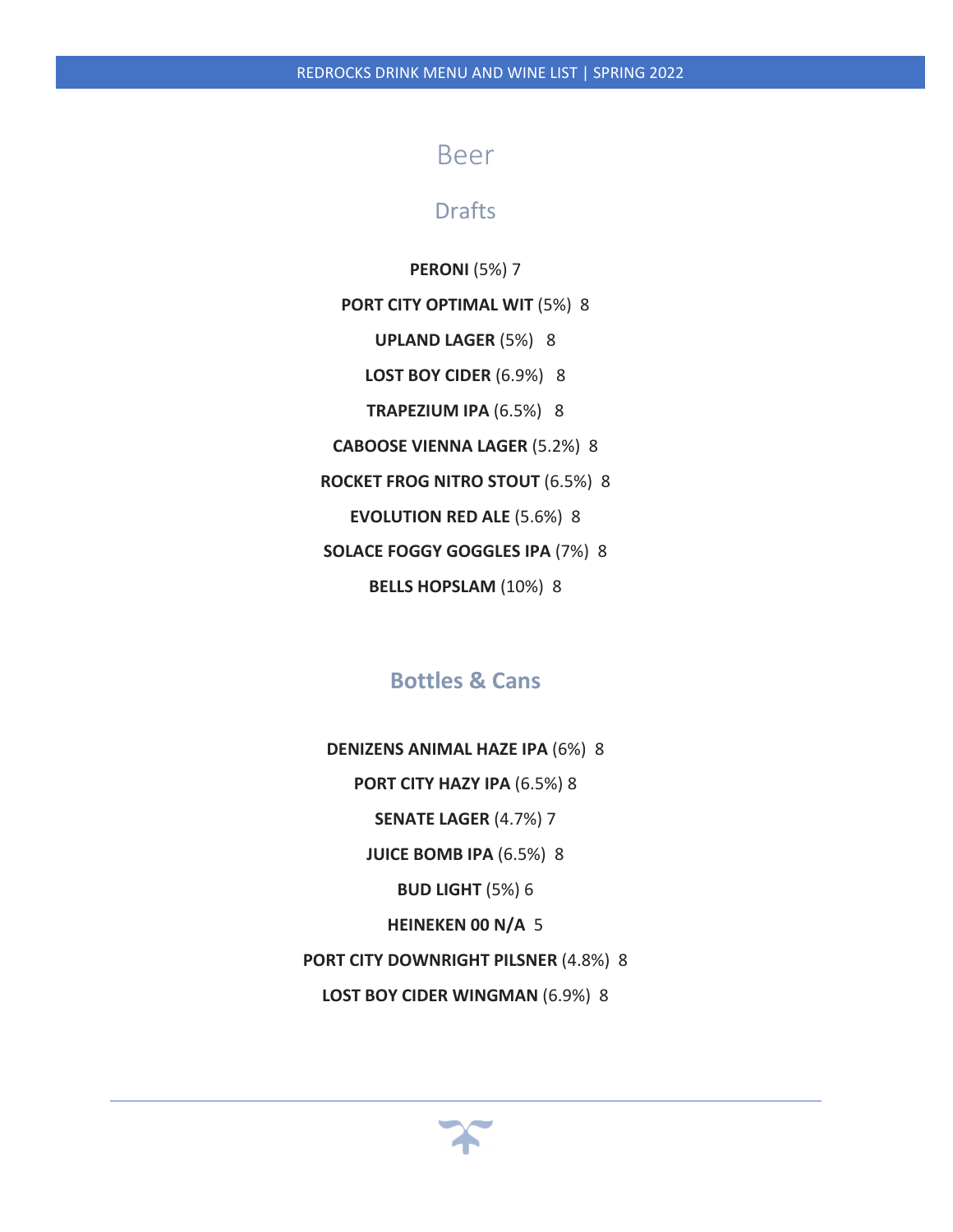### Wines by the Glass

#### **SPARKLING BY THE GLASS**

| $FV$ BRUT $\bullet$ J ROGET $\cdot$ NV     | Central Coast, Calif.    |  |
|--------------------------------------------|--------------------------|--|
| <b>PROSECCO • CANTINE CAVICCHIOLI • NV</b> | Italy $(187 \text{ ml})$ |  |

| <b>WHITE BY THE GLASS</b>            |                       | 6oz | 90z  | bottle |
|--------------------------------------|-----------------------|-----|------|--------|
| PINOT GRIGIO • FERRARI-CARANO • 2016 | CALIFORNIA, IT        | 09  | 12.5 | 35     |
| SAUVIGNON BLANC • 7 TERRACES • 2017  | <b>NEW ZEALAND</b>    | 10  | 13.5 | 38     |
| CHARDONNAY • SISTERS FOREVER • 2017  | <b>CALIFORNIA</b>     | 10  | 13.5 | 38     |
| RIESLING • FESS PARKER • 2017        | SANTA BARBARA, CALIF. | 10  | 13.5 | 38     |
| FALANGHINA • VILLA MATILDE • 2018    | CAMPANIA, IT.         | 12  | 15.5 | 42     |

#### **REDS BY THE GLASS**

| SANGIOVESE • FANTINI • 2017                      | AMBRUZZI IT.        | 10 | 13.5 | 38 |  |
|--------------------------------------------------|---------------------|----|------|----|--|
| CHIANTI . TOSCOLI . 2015                         | <b>TUSCANY</b>      | 11 | 14.5 | 42 |  |
| BARBERA • PRUNOTTO 'FIULOT' • 2016               | Barbera D'ASTI, IT. | 12 | 15.5 | 44 |  |
| PINOT NOIR . IRONY . 2016                        | <b>MONTEREY</b>     | 11 | 14.5 | 42 |  |
| CABERNET • MUSITA • 2015                         | <b>SICILY</b>       | 10 | 13.5 | 38 |  |
| CABERNET • QUILT • 2016                          | <b>NAPA VALLEY</b>  | 16 | 21.5 | 56 |  |
| MAIREC • FALERNIA RESERVE • 2013                 | <b>CHILE</b>        | 12 | 15.5 | 42 |  |
| MONTEPULCIANO . FANTINI . 2015                   | ABRUZZO IT.         | 10 | 13.5 | 38 |  |
| SUPER TUSCAN • LA LECCIAIA IL BACCANALE · 2015   | <b>TUSCANY</b>      | 12 | 15.5 | 40 |  |
|                                                  |                     |    |      |    |  |
| <b>ROSE BY THE GLASS</b>                         |                     |    |      |    |  |
| ROSE $\triangle$ <b>FANTINI</b> $\triangle$ 2017 | <b>ITALY</b>        | 10 | 13.5 | 38 |  |

ROSE **FLEURS DE PRAIRIE** 2019 FRANCE 15 19.5 55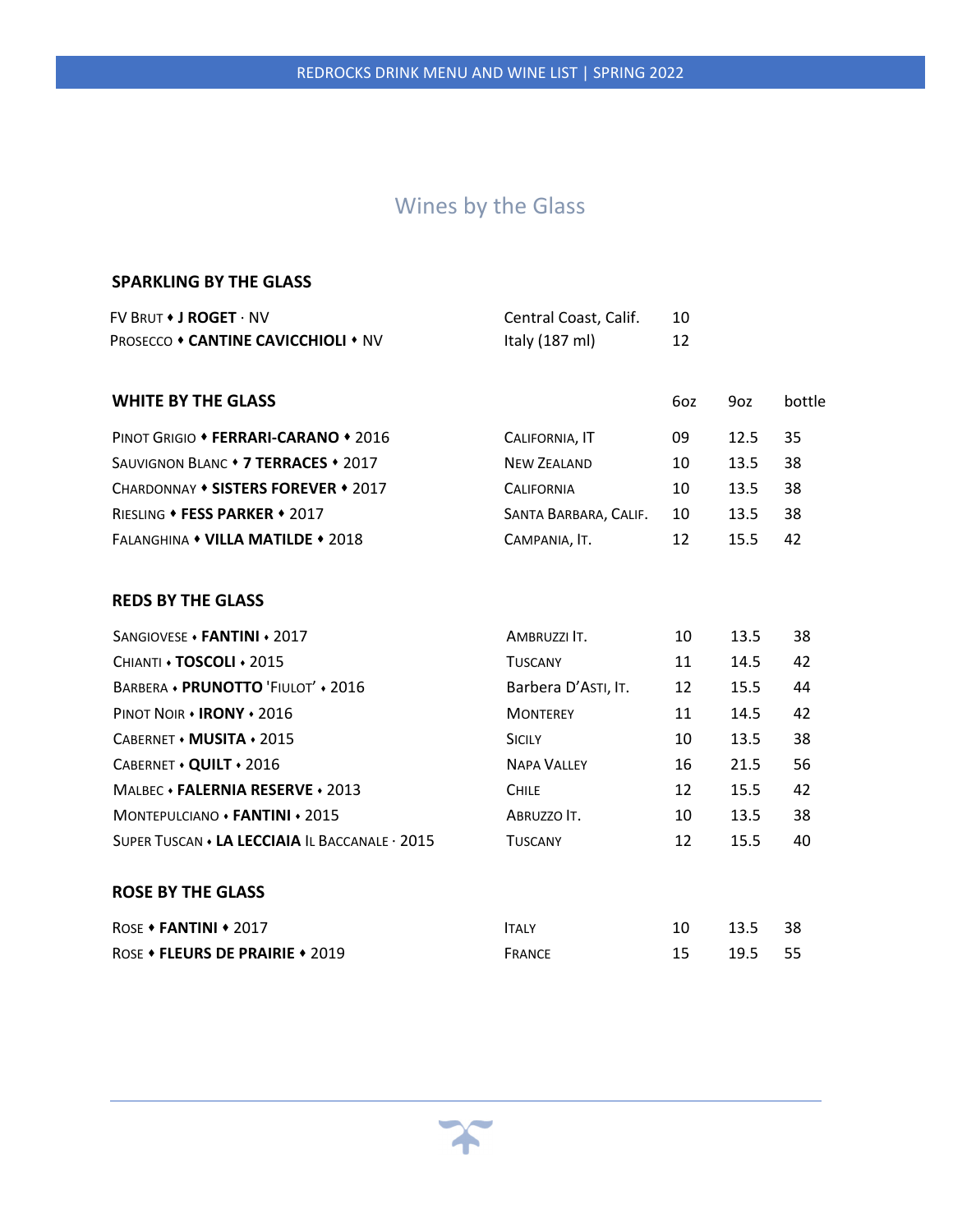# Bottles

## Bubbles

#### SPARKLING WHITE

| <b>FRANCE</b>   | <b>G.H. MUMM CORDON ROUGE BRUT <math>\cdot</math> NV</b> | <b>CHAMPAGNE</b>    | 69  |
|-----------------|----------------------------------------------------------|---------------------|-----|
|                 | <b>CHARLES DE CAZANOVE</b> Tête de Cuvée Brut · NV       | <b>CHAMPAGNE</b>    | 72  |
|                 | <b>LAURENT PERRIER <math>\cdot</math> NV</b>             | <b>CHAMPAGNE</b>    | 76  |
|                 | <b>GOSSET BRUT GRAND RESERVE · NV</b>                    | <b>CHAMPAGNE</b>    | 81  |
|                 | <b>CHARLES DE CAZANOVE BRUT STRADIVARIUS · NV</b>        | <b>CHAMPAGNE</b>    | 85  |
| U.S.A.          | <b>J. ROGET BRUT AMERICAN CHAMPAGNE</b>                  | <b>CALIFORNIA</b>   | 30  |
| <b>ITALY</b>    | <b>MASOTTINA PROSECCO BRUT</b>                           | Veneto              | 38  |
|                 | SPARKLING ROSE                                           |                     |     |
| U.S.A.          | <b>GRUET MÉTHODE CHAMPENOISE · NV</b>                    | <b>NEW MEXICO</b>   | 44  |
| <b>S</b> AFRICA | <b>GRAHAM RECK</b> RRUT ROSÉ MÉTHODE CAR CLASSIOUE, NIV  | <b>SOUTH AERICA</b> | 46. |

| <b>J. AFRILA</b> | <b>GRAHAIVI DECK DRUI NUSE IVIEI HUDE CAP CLASSIQUE' IVV</b> | <b>SUUTH AFRICA</b> | 40 |
|------------------|--------------------------------------------------------------|---------------------|----|
| <b>ITALY</b>     | <b>MASOTTINA</b> CUVEE ROSE EXTRA DRY BRUT                   | <b>VENETO</b>       | 38 |

# Rosé

| <b>FRANCE</b> | <b>FLEURS DDE PRAIRIE</b> CÔTES DE PROVENCE · 2020 | <b>PROVENCE. FRANCE</b> | 45 |
|---------------|----------------------------------------------------|-------------------------|----|
|               | <b>CHATEAU D'ESCLANS WHISPERING ANGEL</b>          | <b>PROVENCE FRANCE</b>  |    |

## White Wine

#### SAUVIGNON BLANC

| <b>NAPA VALLEY</b> | <b>HALL NAPA VALLEY</b> $\cdot$ 2019          | <b>NAPA VALLEY</b> | 44 |
|--------------------|-----------------------------------------------|--------------------|----|
|                    | <b>HONIG VINEYARD <math>\cdot</math> 2021</b> | NAPA VALLEY        | 45 |
|                    | $TEXTBOOK · 2019$                             | <b>NAPA VALLEY</b> | 49 |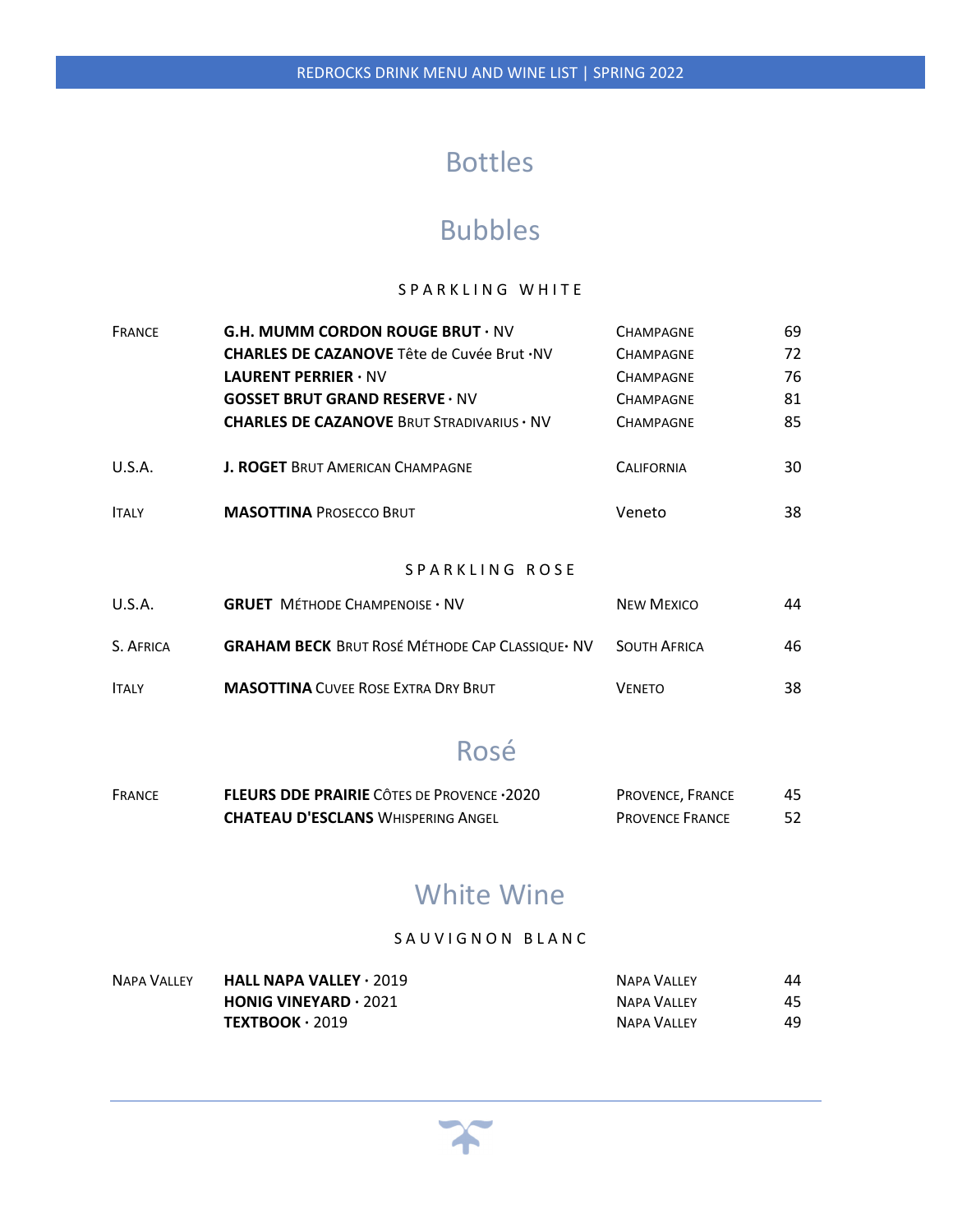### REDROCKS DRINK MENU AND WINE LIST | SPRING 2022

| SONOMA      | <b>CHALK HILL WINERY ESTATE BOTTLED CHALK HILL . 2019</b>          | <b>SONOMA</b>      | 40 |
|-------------|--------------------------------------------------------------------|--------------------|----|
|             | <b>QUIVIRA VINEYARDS FIG TREE VINEYARD DRY CREEK VALLEY SONOMA</b> |                    | 54 |
|             | <b>MERRY EDWARDS RUSSIAN RIVER VALLEY . 2019</b>                   | <b>SONOMA</b>      | 79 |
| NEW ZEALAND | <b>SEVEN TERRACES · 2020</b>                                       | <b>MARLBOROUGH</b> | 38 |
| NORTH COAST | <b>SHANNON RIDGE HIGH ELEVATION · 2020</b>                         | <b>LAKE COUNTY</b> | 38 |
| FRANCE      | LAUVERJAT MOULIN DES VRILLERES · 2020                              | SANCERRE, LOIRE    | 47 |
|             | JACQUES DUMONT · 2020                                              | SANCERRE, LOIRE    | 51 |

#### C H A R D O N N A Y

| <b>WASHINGTON</b> | <b>BROWNE FAMILY VINEYARDS CHARD HERITAGE . 2017</b>   | <b>COLUMBIA VALLEY</b> | 49  |
|-------------------|--------------------------------------------------------|------------------------|-----|
| <b>CALIFORNIA</b> | <b>COPAIN TOUS ENSEMBLE</b> 2016                       | SONOMA                 | 48  |
|                   | $CROSSBARN \cdot 2018$                                 | SONOMA                 | 88  |
| <b>FRANCE</b>     | <b>DOMAINE LOUIS MOREAU PETIT CHABLIS . 2019</b>       | <b>CHABLIS</b>         | 54  |
|                   | <b>DOMAINE DES MALANDES ENVERS DE VALMUR · 2019</b>    | <b>CHABLIS</b>         | 56  |
|                   | <b>DOMAINE LAROCHE ST MARTIN WOOD . 2019</b>           | <b>CHABLIS</b>         | 58  |
|                   | <b>WILLIAM FEVRE</b> CHAMPS RYAUX CHABLIS HRT · 2019   | <b>CHABLIS</b>         | 61  |
|                   | <b>DOMAINE DROUHIN-VAUDON RÉSERVE DE VAUDON · 2019</b> | <b>CHABLIS</b>         | 69  |
|                   | <b>WILLIAM FEVRE VAILLON HRT · 2018</b>                | <b>CHABLIS</b>         | 110 |

#### R E I S L IN G

| <b>WASHINGTON</b> | <b>PACIFIC RIM COLUMBIA DRY RIESLING</b>                     | <b>COLUMBIA VALLEY</b> | 33 |
|-------------------|--------------------------------------------------------------|------------------------|----|
|                   | <b>PACIFIC RIM SWEET RIESLING</b>                            | <b>COLUMBIA VALLEY</b> | 33 |
| <b>GERMANY</b>    | <b>VON SCHUBERT · 2020 MAXIMIN GRUNHAUSER MONOPOLE MOSEL</b> |                        | 48 |
|                   | PETER LAUER AYLER FAB 4 FEINHERBSLING . 2020                 | <b>MOSEL</b>           | 52 |
|                   | <b>PETER LAUER AYLER FAB 3 FEINHERBSLING . 2020</b>          | <b>MOSEL</b>           | 58 |
|                   | WEINGUT JOH. JOS. PRÜM $\cdot$ 2020                          | <b>MOSFI</b>           | 78 |
|                   | ZELTINGER SONNENUHR SPÄTLESE                                 |                        |    |
| <b>FRANCE</b>     | <b>SCHLUMBERGER SAERING GRAND CRU-2017</b>                   | <b>ALSACE</b>          | 76 |

#### PINOT GRIS/ GRIGIO

| -39 |
|-----|
|     |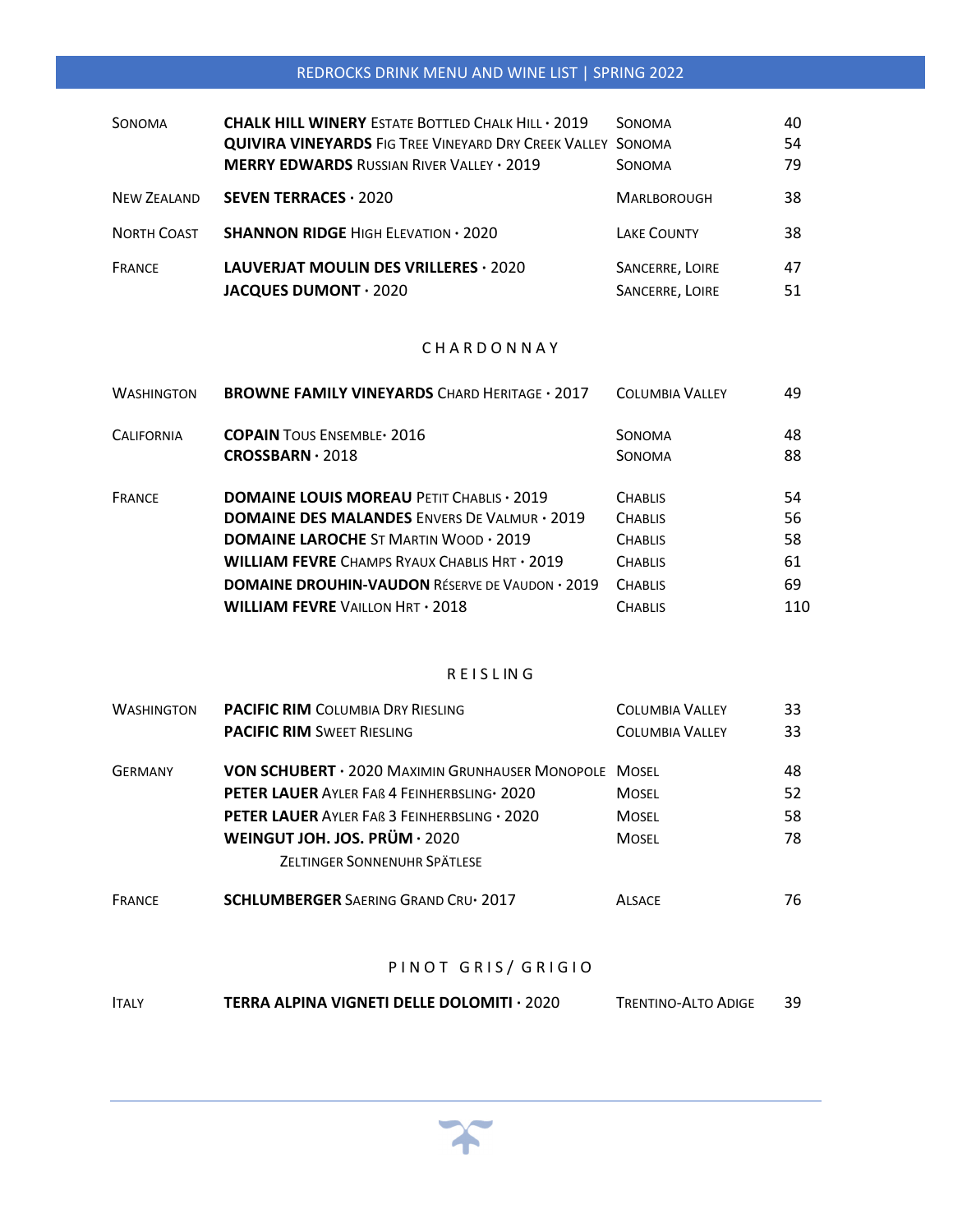| <b>VENEZIA</b> |  |
|----------------|--|
|                |  |

#### M O S C A T O

| <b>CALIFORNIA</b> | <b>MONTIVINA TERRA D'ORO</b>                                         | <b>AMADOR COUNTY</b> | 36  |
|-------------------|----------------------------------------------------------------------|----------------------|-----|
|                   | <b>DI MAJO NORANTE APIANAE MOSCATO DEL MOLISE</b>                    | <b>MOLISE</b>        | 42  |
|                   | <b>MICHELE CHIARLO NIVOLE GRAPPA MOSCATO D'ASTI</b>                  | PIEDMONT             | 39. |
| <b>ITALY</b>      | <b>CERETTO</b> VIGNAIOLI DI STEFANO MOSCATO (375 ml) · 2020 PIEDMONT |                      | 18  |

#### OTHER WHITES

| BERNARD MAGREZ BORDEAUX BLANC · 2019          | <b>BORDEAUX</b> | 40 |
|-----------------------------------------------|-----------------|----|
| <b>EMILIO MORO 'POLVORETE' Godello · 2020</b> | BIERZO, SPAIN   | 42 |

## Red Wine

#### PIN OT NOIR

| ORFGON        | RESONANCE $\cdot$ 2018                             | <b>WILLAMETTE VALLEY</b> | 61  |
|---------------|----------------------------------------------------|--------------------------|-----|
|               | <b>BERGSTROM SILICE OREGON · 2018</b>              | <b>WILLAMETTE VALLEY</b> | 110 |
| CALIFORNIA    | $IRONY \cdot 2019$                                 | SONOMA                   | 38  |
|               | LA CREMA RUSSIAN RIVER VALLEY                      | <b>NORTH COAST</b>       | 56  |
|               | <b>BRAVIUM ANDERSON VALLEY PINOT · 2018</b>        | <b>ANDERSON VALLEY</b>   | 72  |
|               | <b>SANFORD WINERY 2018</b>                         | <b>CENTRAL COAST</b>     | 89  |
| <b>FRANCE</b> | <b>FREDERICK ESMONIN LES HAUTS PRULIERS · 2020</b> | <b>BURGUNDY</b>          | 65  |
|               | <b>ROUX PERE ET FILS LES VALOZIERES</b> 2018       | <b>BURGUNDY</b>          | 95  |
|               | <b>ROUX PERE ET FILS GEVREY-CHAMBERTIN · 2019</b>  | <b>BURGUNDY</b>          | 125 |

#### CABERNET SAUVIGNON

| <b>DE MARTINO LEGADO RESERVA · 2018</b> | <b>MAIPO VALLEY</b> | 45 |
|-----------------------------------------|---------------------|----|
| KITH & KIN $\cdot$ 2018                 | <b>NAPA VALLEY</b>  | 54 |
| $QUILT \cdot 2018$                      | <b>NAPA VALLEY</b>  | 56 |
| $MEADOWCROFT \cdot 2018$                | <b>NAPA VALLEY</b>  | 65 |
|                                         |                     |    |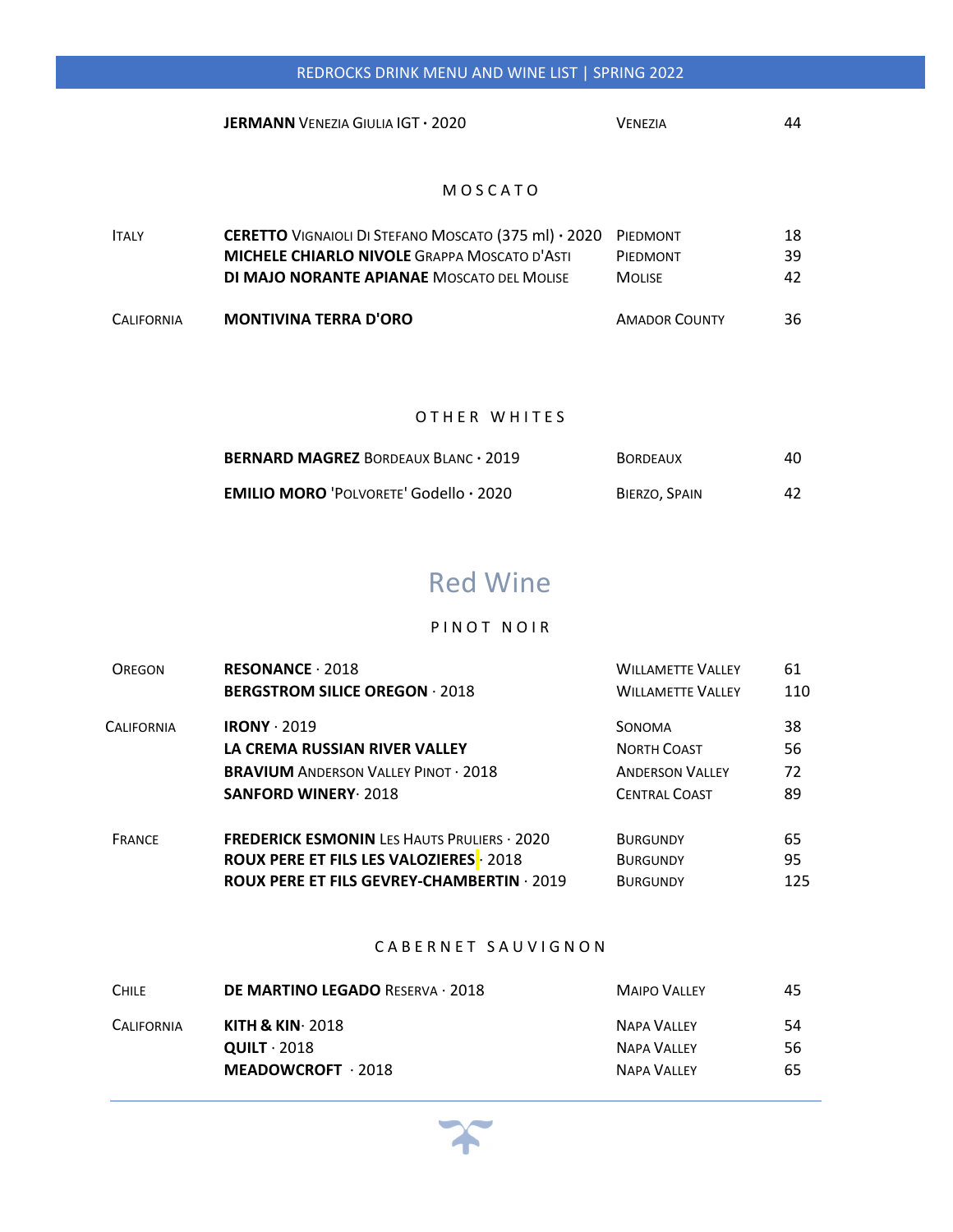|                   | <b>RODNEY STRONG RESERVE · 2014</b>                             | SONOMA                                | 94  |
|-------------------|-----------------------------------------------------------------|---------------------------------------|-----|
|                   | <b>AUSTIN HOPE · 2019</b>                                       | PASO ROBLES                           | 109 |
|                   | <b>SPRING MOUNTAIN 2018</b>                                     | <b>NORTH COAST</b>                    | 129 |
| <b>ITALY</b>      | <b>MUSITA SICILIA</b> $\cdot$ 2018                              | SICILY, ITAL.                         | 38  |
|                   | MERLOT/MERITAGE                                                 |                                       |     |
| WASHINGTON        | <b>SEVEN HILLS WINERY WALLA WALLA MERLOT 2018</b>               | <b>WALLA WALLA VALLEY</b>             | 55  |
|                   | ZINFANDEL/MALBEC                                                |                                       |     |
| <b>CALIFORNIA</b> | <b>QUIVIRA</b> DRY CREEK VALLEY ZINFANDEL · 2017                | <b>SONOMA</b>                         | 51  |
|                   | RIDGE VINEYARDS PAGANI RANCH ZINFANDEL · 2016                   | <b>SONOMA</b>                         | 89  |
| <b>ITALY</b>      | <b>FALERNIA MALBEC RESERVE · 2013</b>                           | <b>ABRUZZO</b>                        | 38  |
|                   | RHONE/SYRAH/SHIRAZ                                              |                                       |     |
| <b>SYRAH</b>      | <b>BLACK ANKLE SYRAH · 2016</b>                                 | <b>MARYLAND</b>                       | 62  |
| S. RHONE BLEND    | <b>DOMAINE BERTHET-RAYNE · 2020</b>                             | <b>COTES DU RHONE</b>                 | 39  |
|                   | MICHEL & STÉPHANE OGIER LE TEMPS EST VENU · 2018 COTES DU RHONE |                                       | 46  |
|                   | <b>VERMILLION RED · 2018</b>                                    | <b>NAPA VALLEY</b>                    | 59  |
|                   | BORDEAUX / BORDEAUX BLENDS                                      |                                       |     |
| <b>RIGHT BANK</b> | <b>CHATEAU CAP DE FAUGERES 2016</b>                             | <b>CASTILLON COTES DE BORDEAUX 48</b> |     |
|                   | <b>CHÂTEAU BOUTISSE 2018</b>                                    | SAINT-ÉMILION GRAND CRU 68            |     |
|                   | <b>CHÂTEAU LE PUY CUVEE EMILIEN · 2017</b>                      | FRANCS CÔTES DE BORDEAUX 89           |     |
|                   | CHÂTEAU BERLIQUET · 2016                                        | SAINT-ÉMILION GRAND CRU               | 96  |
| LEFT BANK         | <b>CHATEAU LANESSAN · 2016</b>                                  | <b>HAUT MEDOC</b>                     | 52  |

 **CHATEAU LAGRANGE** ∙ 2018 LES FIEFS DE LAGRANGE SAINT‐JULIEN 74 **CHATEAU LASCOMBES** ∙ 2016 CHEVALIEFR DE LASCOMBES MARGAUX, HAUTE MEDOC 78  **CHÂTEAU CARBONNIEUX** CRU CLASSÉ DE GRAVES PESSAC‐LÉOGNAN 92  **CHATEAU LA LAGUNE** GRAND CRU HAUTE MEDOC 102

#### B E A U J O L A I S

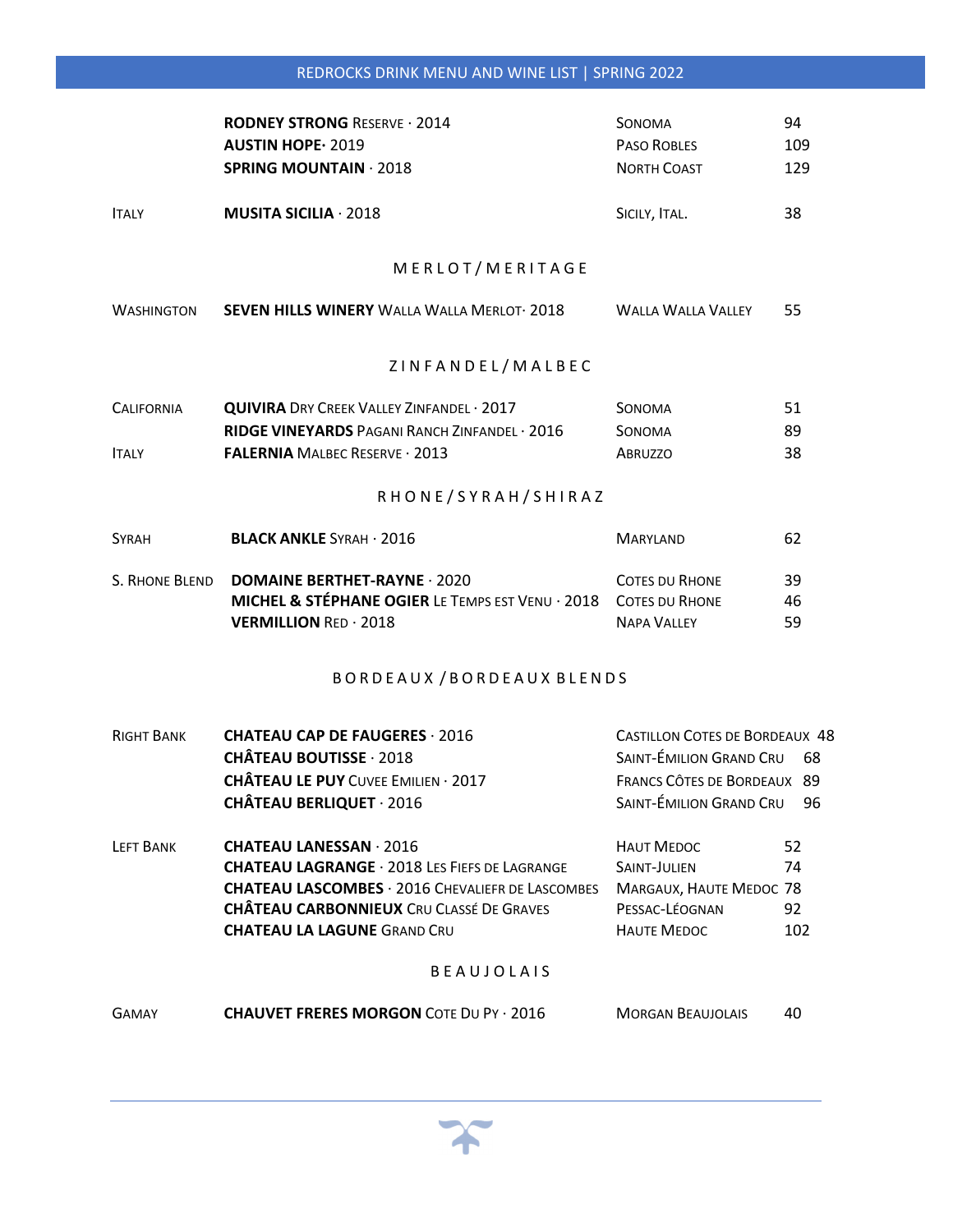# Italy

#### T O S C A N A

| <b>SANGIOVESE</b> | $TOSCOLO \cdot 2019$                      | CHIANTI CLASSICO, TUSCANY     | 38  |
|-------------------|-------------------------------------------|-------------------------------|-----|
|                   | <b>ANTINORI PEPPOLI · 2018</b>            | CHIANTI CLASSICO, TUSCANY     | 51  |
|                   | LA COLLINA DEI LECCI DOCG $\cdot$ 2014    | <b>BRUNELLO DI MONTALCINO</b> | 52  |
|                   | <b>CASTELLO DI VOLPAIA RISERVA · 2017</b> | CHIANTI CLASSICO, TUSCANY     | 66  |
|                   | <b>FATTORIA LA LECCIAIA · 2015</b>        | <b>BRUNELLO DI MONTALCINO</b> | 72  |
|                   | <b>FRESCOBALDI</b> CASTELGIOCONDO · 2016  | <b>BRUNELLO DI MONTALCINO</b> | 108 |
|                   | <b>MARCHESI ANT PIAN DELLE 2015</b>       | <b>BRUNELLO DI MONTALCINO</b> | 109 |
| CHIANTI BLEND     | <b>CASTELLO DI MONSANTO 2017</b>          | 52<br>CHIANTI CLASSICO        |     |
|                   | <b>CAPARSA CARPINSO RISERVA 2016</b>      | CHIANTI CLASSICO<br>81        |     |

#### T O S C A N A 'SUPER TUSCANS'

| <b>LA LECCIAIA</b> IL BACCANALE $\cdot$ 2015                | <b>TUSCANY</b> | 40 |
|-------------------------------------------------------------|----------------|----|
| <b>TUA RITA ROSSO DEI NOTRI IGT <math>\cdot</math> 2019</b> | Tuscany        | 49 |
| <b>LA MACHIOLE</b> ROSSO $\cdot$ 2019                       | <b>TUSCANY</b> | 61 |
| <b>TENUTA SAN GUIDO GUIDALBERTO · 2019</b>                  | <b>TUSCANY</b> | 82 |
| <b>AVIGNONESI TOSCANA DESIDERIO <math>\cdot</math> 2016</b> | <b>TUSCANY</b> | 86 |

#### P I E D M O N T E

| <b>NEBBIOLO</b> | TENUTA SCERSCÉ VALTELLINA SUPERIORE ESSENZA 2016       | VALTELLINA         | 68  |
|-----------------|--------------------------------------------------------|--------------------|-----|
|                 | <b>BENI DI BATASIOLO 2016</b>                          | BAROLO DOCG        | 70  |
|                 | <b>BRUNO GIACOSA VALMAGGIORE 2018</b>                  | NEBBIOLO D'ALBA    | 72  |
|                 | <b>CANTINA DEL PINO 2017</b>                           | <b>BARBARESCO</b>  | 72  |
|                 | <b>MICHELE CHIARLO TORTONIANO 2016</b>                 | BAROLO DOCG        | 86  |
|                 | <b>ELVIO COGNO RAVERA</b> $\cdot$ 2015                 | <b>BAROLO DOCG</b> | 140 |
| <b>BARBERA</b>  | <b>PRUNOTTO 'FIULOT' · 2016</b>                        | BARBERA D'ASTI     | 44  |
|                 | <b>PIO CESARE MAISON MARQUES &amp; DOMAINES . 2018</b> | BARBERA D'ALBA     | 45  |
| <b>DOLCETTO</b> | <b>BRANDINI 'FILARI LUNGHI' · 2020</b>                 | DOLCETTO A'LBA     | 38  |